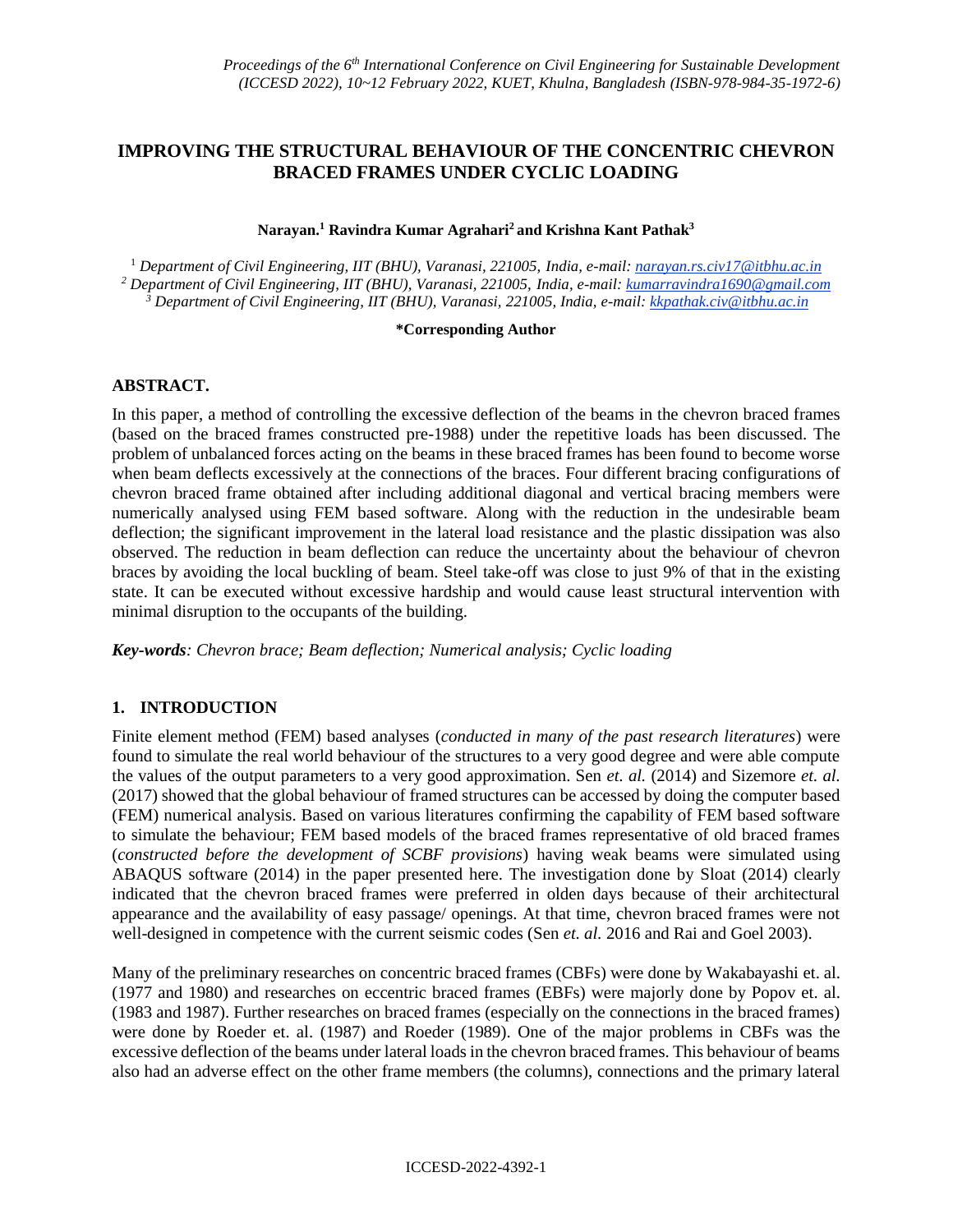load resisting systems (Robert and Trembley, 2000, Sabelli, 2001).Rai and Goyal (2003) suggested to replace the existing beams with the special concentric braced frame (SCBF) design based beams to overcome the excessive deflection of the beams. According to them, the methods suggested by them required severe structural intervention and would cause serious disruptions to the occupants of the building. Like many other researchers they used different fraction of strength (0.55) for the residual compressive strength after buckling. No universal certainty/conclusion has been reached regarding the residual compressive strength in CBFs, as it has been varied from 0 to 0.55 by various researchers and codal provisions.

After buckling of a brace in an initial loading cycle, such braces have been found to possess significant amount of residual strength left for the upcoming loading cycles, which has been often neglected while designing (Kanyilmaz, 2017). Decreasing the slenderness ratio of the braces below 30 resulted in a sudden decrement of strength of the overall frame at the later stage of the cyclic loading (Wakabayashi et al. 1977). In support of the same, Narayan and Pathak (2020) found that when the slenderness of the braces was close to the slenderness of the beams and columns, it resulted into strength loss and adverse effects on the columns.

In this paper, to reduce the beam deflection avoiding the problems occurred due to the increment in the brace size, four different bracing configurations of chevron braced frame obtained after including additional diagonal and vertical bracing members were numerically analysed. Three configurations had additional diagonal members connected to the existing brace at the various locations and one configuration had additional vertical members.

### **2. METHODOLOGY AND SPECIFICATIONS OF SPECIMENS**

.

The methodologies applied in the present numerical analysis were such that their employment in the existing concentric chevron braced frame would improve both strength and ductility, without extensive structural intervention and the disruption to occupants. Problems of extensive structural intervention and disruption to occupants were encountered in the upgrading methodologies suggested by Rai and Goel (2003). Such problems were not encountered in the upgrading strategies suggested by Narayan and Pathak (2022, 2021). The initial configuration of chevron brace and the loading configuration have been shown in Fig.1.a and b, respectively.



**Figure 1.** a) Chevron braced frame, b) Cyclic Loading protocol

The main objectives of the renovation or retrofitting techniques are to provide the desired structural behaviour to the structure, to avoid the complete replacement and to do it cost-effectively. These considerations were very effectively justified by the work presented here. The method of retrofitting used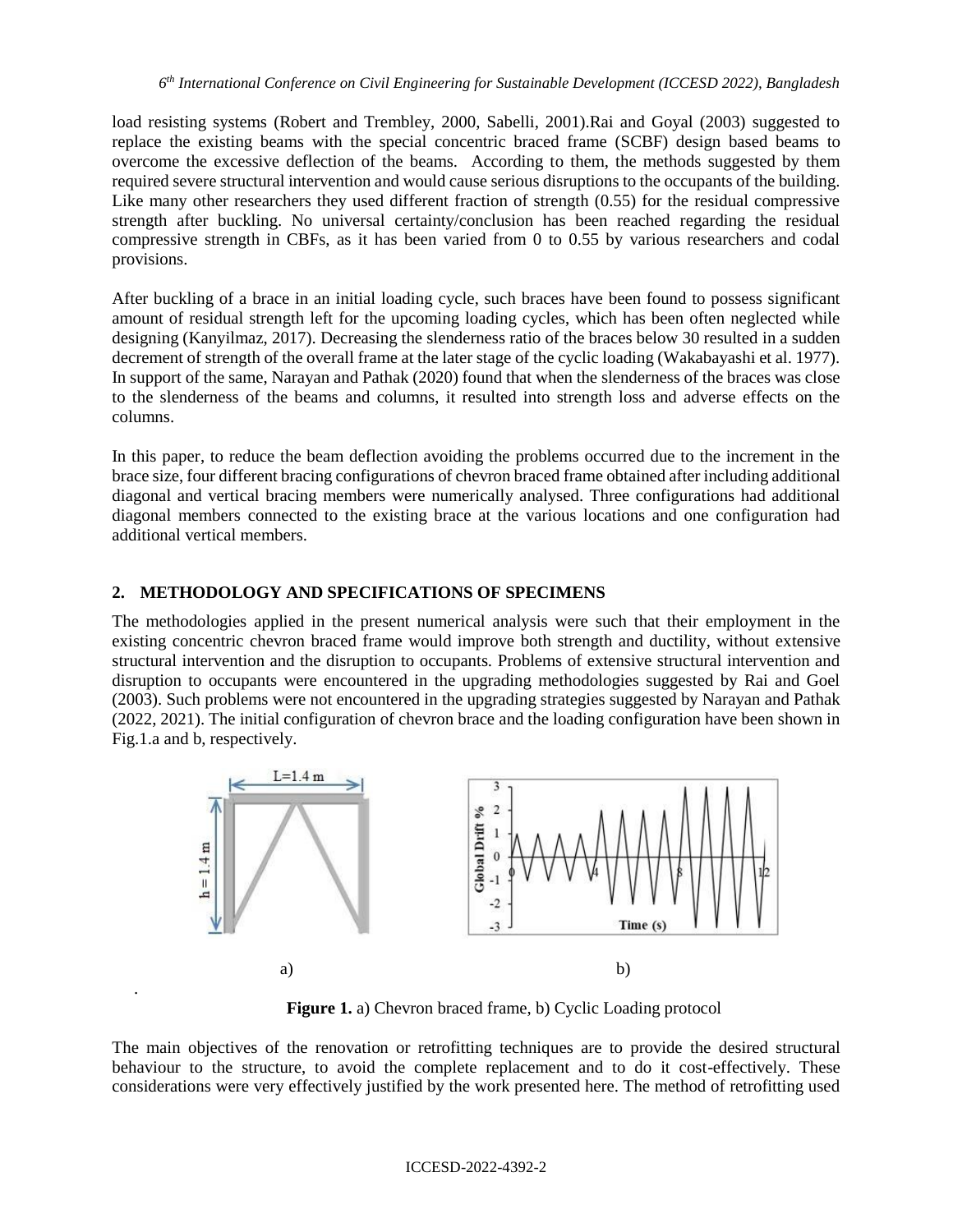here involved the addition of vertical and diagonal members connected to the braces. The strategies presented here are so handy that they can be very easily executed using the brace connection design considerations prevalent in the country or region. Four configurations were analysed numerically using ABAQUS Software (2014). Three configurations had additional diagonal bracing connected from beam column end connection; perpendicular to the existing braces (Fig.2.a), at one-fourth height of frame from top (Fig.2.b), at central height of frame (similar to that in Fig.2.b). In one configuration, vertical members were connected to the beam from the existing braces (at central height of the frame as shown in Fig. 2.c).



a) Perpendicular diagonal b) diagonal from one-fourth height c) vertical member

**Figure 2**. Additional members connected to the braces and frame.

The design methodologies for the connections have changed drastically over the decades. The gusset plates were of arbitrary size in olden braced frame constructions. Many of the braced frames were directly welded. The structural steel manufactured nowadays wouldn't represent the steel used in olden constructions as it varies in strength and properties in comparison to the one manufactured in olden days. So, to replicate a generalized old braced frame, the material properties and the member sections were referred from an old experimental report (Wakabayashi et. al. 1980). Here, design provisions from various countries were referred (JSCE, 2009, IS:800, 2007 and ANSI/AISC 341-16, 2016) along with the contemporary reports about the olden construction practices (Wakabayashi et. al. 1977, 1980). Various frame configurations were considered in these reports but the cross-section of frame members and the braces was same in all the cases. All the members (wide-flange sections) were made-up of JIS-SS400 steel as given in the report by Wakabayashi. Connections were the directly welded rigid connections. Specification of the member sections adapted from Wakabayashi et. al. (1980) has been provided in the Table 1.

| <b>Members</b>            | Section (values in mm)       | Yield Strength (MPa) | Ultimate strength (MPa) |  |  |
|---------------------------|------------------------------|----------------------|-------------------------|--|--|
| <b>Beam and Column</b>    | $100\times100\times6\times8$ | 276                  | 424                     |  |  |
| <b>Braces</b>             | $50\times50\times6\times6$   | 270                  | 409                     |  |  |
| <b>Additional members</b> | $50\times50\times6\times6$   | 270                  | 409                     |  |  |

Narayan et. al. (2020) found ABAQUS Software (2014) to be capable of simulating welded connection in proximity with the actual welded connections. The FEM based numerical analysis of braced frames was conducted for the repetitive load. As used by Narayan et. al. (2020), the structure was modelled using the beam elements. Combined hardening was incorporated along with the material and geometrical nonlinearity. Displacement controlled quasi-static analysis was performed. Before doing the numerical simulation for the considered cases, the process was validated for the experimental results given in the report by Wakabayashi et. al. (1980). The results showed very good correlation with the experimental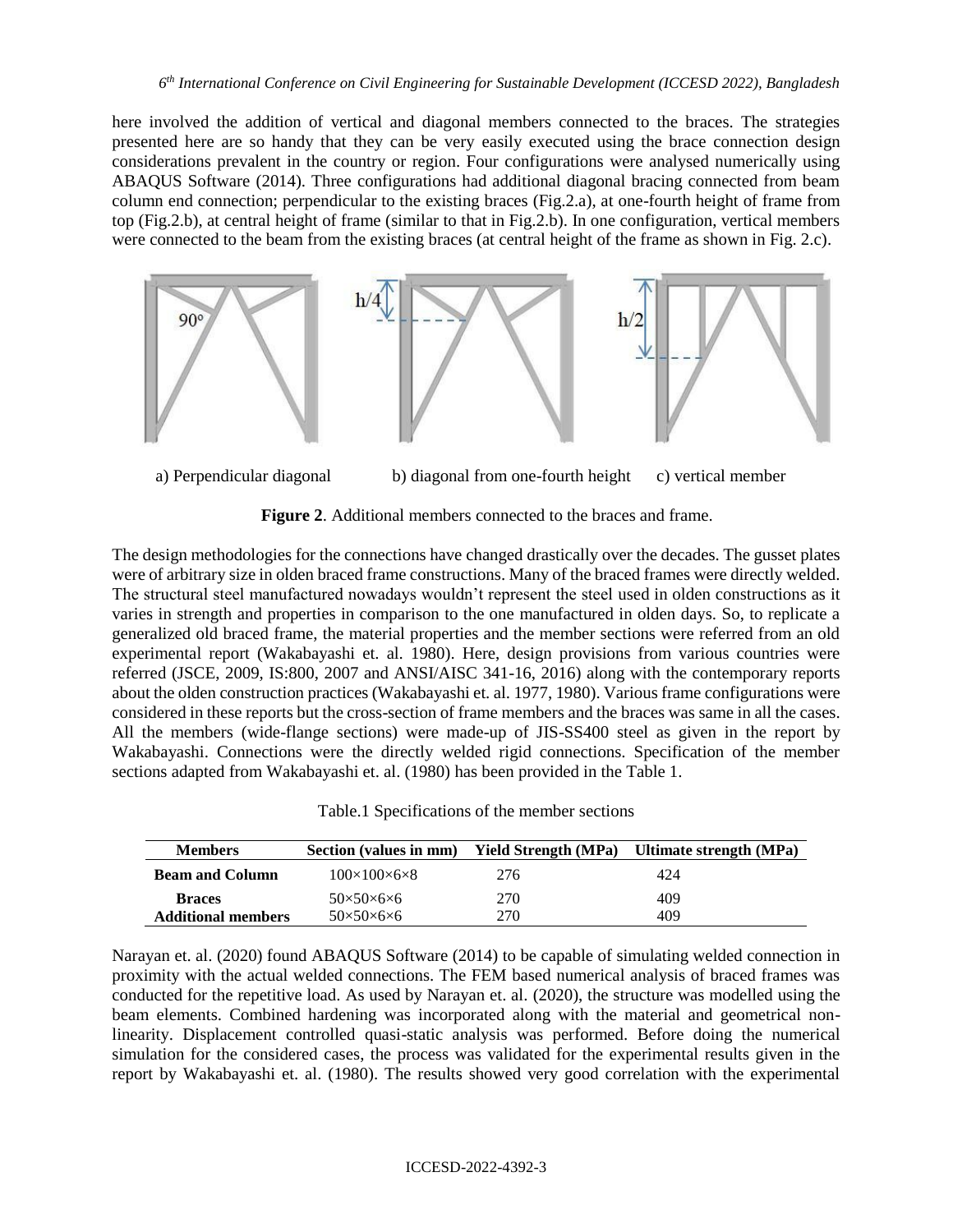results, similar to that by Mamaghani (2017). It was able to capture the deformation of the beam at various points of times in the loading time history and the control of excessive beam deflection was ascertained.

### **3. RESULTS AND DISCUSSION**

The results presented here are in the form of deformed profile of the selected specimen at the time of maximum deformation, their critical buckling loads (in Mega Newton) when the horizontal load has been applied at the beam column end connection and the maximum vertical deflection of the beam (in mm). At the end of the information about the deformation, the comparison of plastic dissipation has been presented to understand the improvement in the energy dissipation capacity after the upgrade.

The deformation profile of the unmodified chevron braced frame showing the yielding zones at a particular time of loading has been shown in Fig.3.a and the time history plot of the beam deflection has been shown in Fig.3.b. The inelastic activity in beam is predominant (along with that in the braces) and the deflection of beam at 3% roof drift is close to 45 mm.



**Figure 3.** a) Deformed chevron braced (ch) frame (with yielding zones), b) beam deflection

It can be seen that the inelastic action of beam is also predominant along with the inelastic action of the braces, which is not recommended. As the lateral drift was increased, the deflection of beam also increased with time. To avoid problems caused by beam deflection, various modifications were done for the retrofitting/upgrade of the chevron braced frames.

### **3.1 Additional diagonal brace perpendicular to existing brace (Ch-D90)**

Diagonal braces were connected from the beam-column connection end, perpendicular to the existing brace. The deformed shape at a particular time has been shown in the Fig.4.a. Inelastic activity was profound only in the lower part of braces (as the effective length was considerably high). The deflection of beam was very much reduced from maximum of close to 45 mm to less than 30 mm (as shown in Fig.4.b) but the inelastic activity in the beam at various points of times was significant, so one purpose of reducing beam deflection was satisfied but the drawback of beam deflection was not completely rectified in this case.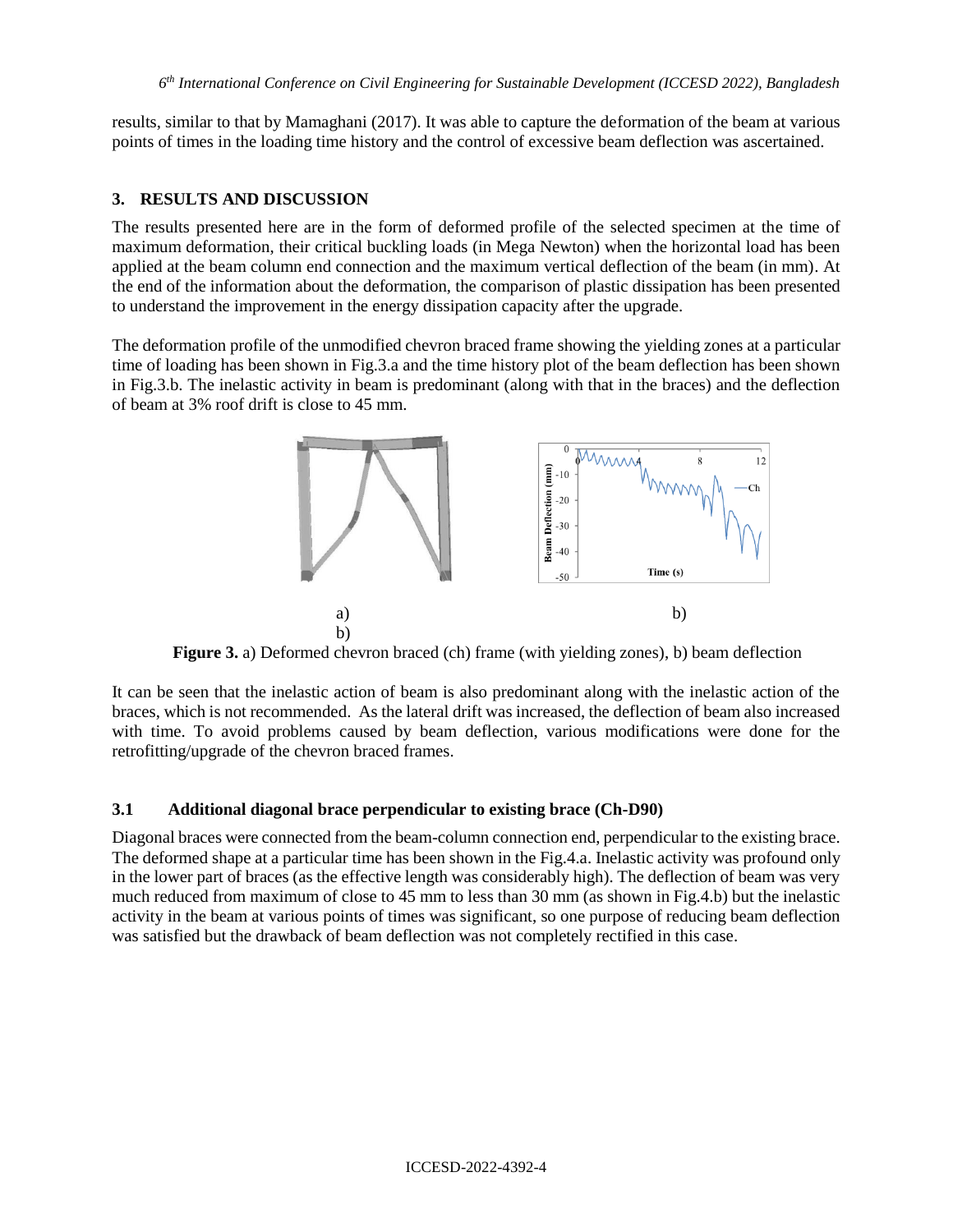

**Figure 4.** a) Chevron brace frame with additional brace, b) beam deflection

# **3.2 Additional diagonal brace at one fourth height from top (Ch-D4h)**

In the existing chevron braced frame, an additional diagonal brace from the beam-column connection end to the existing brace was connected rigidly at a vertical height of one-fourth of the total story height. The deformed shape at a particular time has been shown in the Fig.5.a. Inelastic activity was profound only in the lower part of braces (as the effective length was considerably high). The deflection of beam was considerably reduced from close to 45 mm to less than 30 mm (as shown in Fig.5.b) but out of all the considered modified braced frames, this configuration had maximum inelastic activity in the beam.



**Figure 5.** a) Chevron brace frame with additional brace, b) beam deflection

# **3.3 Additional diagonal brace at central height (Ch-D)**

In the existing chevron braced frame, an additional diagonal brace from the beam-column connection end to the existing brace was connected rigidly at a half of the story height. The deformed shape at a particular time has been shown in the Fig.6.a. Inelastic activity in the beams was not that profound. Inelastic activity was profound only in the upper part of braces and as the effective length was reduced considerably it can be expected to have both strength and ductility. This configuration is one of the most acceptable configurations amongst all the considered configurations as it satisfies both the purposes of reducing the beam deflection (from close to 45 mm to less than 25 mm) and reducing the inelastic activity in the beam section, which in turn improves the inelastic activity in the braces.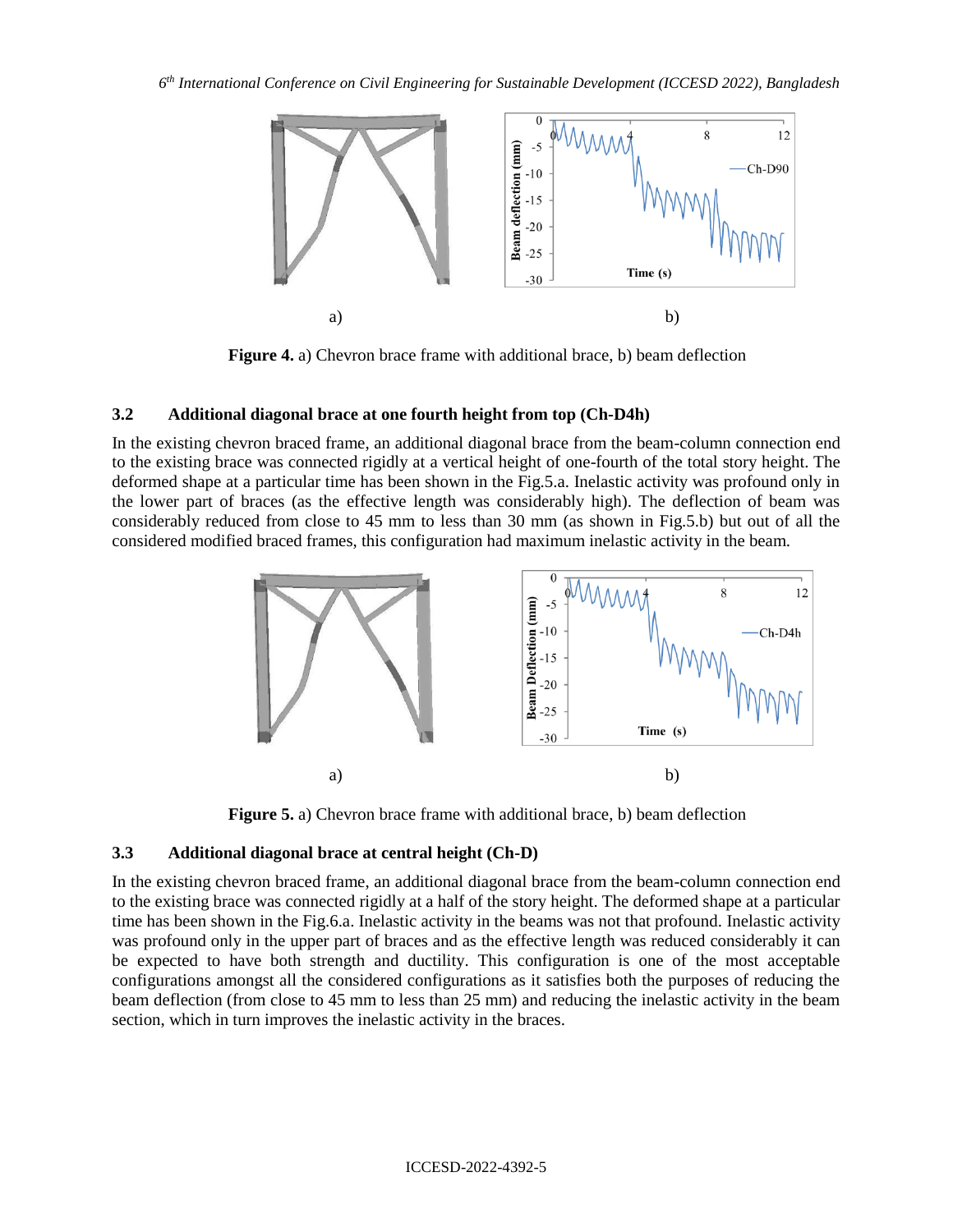

**Figure 6.** a) Chevron brace frame with additional brace, b) beam deflection

# **3.4 Additional vertical brace from the centre of the brace (Ch-V)**

In the existing chevron braced frame, an additional diagonal brace was connected from the brace at the central height of the frame perpendicular to the beam. The deformed shape at a particular time has been shown in the Fig.7.a. This configuration experienced least inelastic activity in the beam as two additional members acted as supports. Inelastic activity was profound only in the upper part of braces and as the effective length was reduced considerably it is expected to have both strength and ductility. This configuration is also one of the most acceptable configurations amongst all the considered configurations as it satisfies both the purposes of reducing the beam deflection (from close to 45 mm to less than 30 mm) and reducing the inelastic activity in the beam section, which in turn improves the inelastic activity in the braces.



**Figure 7.** a) Chevron brace frame with additional brace, b) beam deflection

The retrofitting methods introduced here were found to reduce the beam deflections considerably under the effect of repetitive/cyclic lateral loading. In unmodified braced frame, it has been seen that in third set of loading, the beam deflection was highly abrupt as it changes from 10 mm to 35 mm on load reversal. In all the retrofitted cases, there are no such high abrupt changes in the beam deflection. In the braced frames where additional members were connected to the centre of the brace, the beam deflection were quite regular and at the mean position beam deflection was close to zero, especially with the additional diagonal bracing members connected to the existing braces at the mid-height.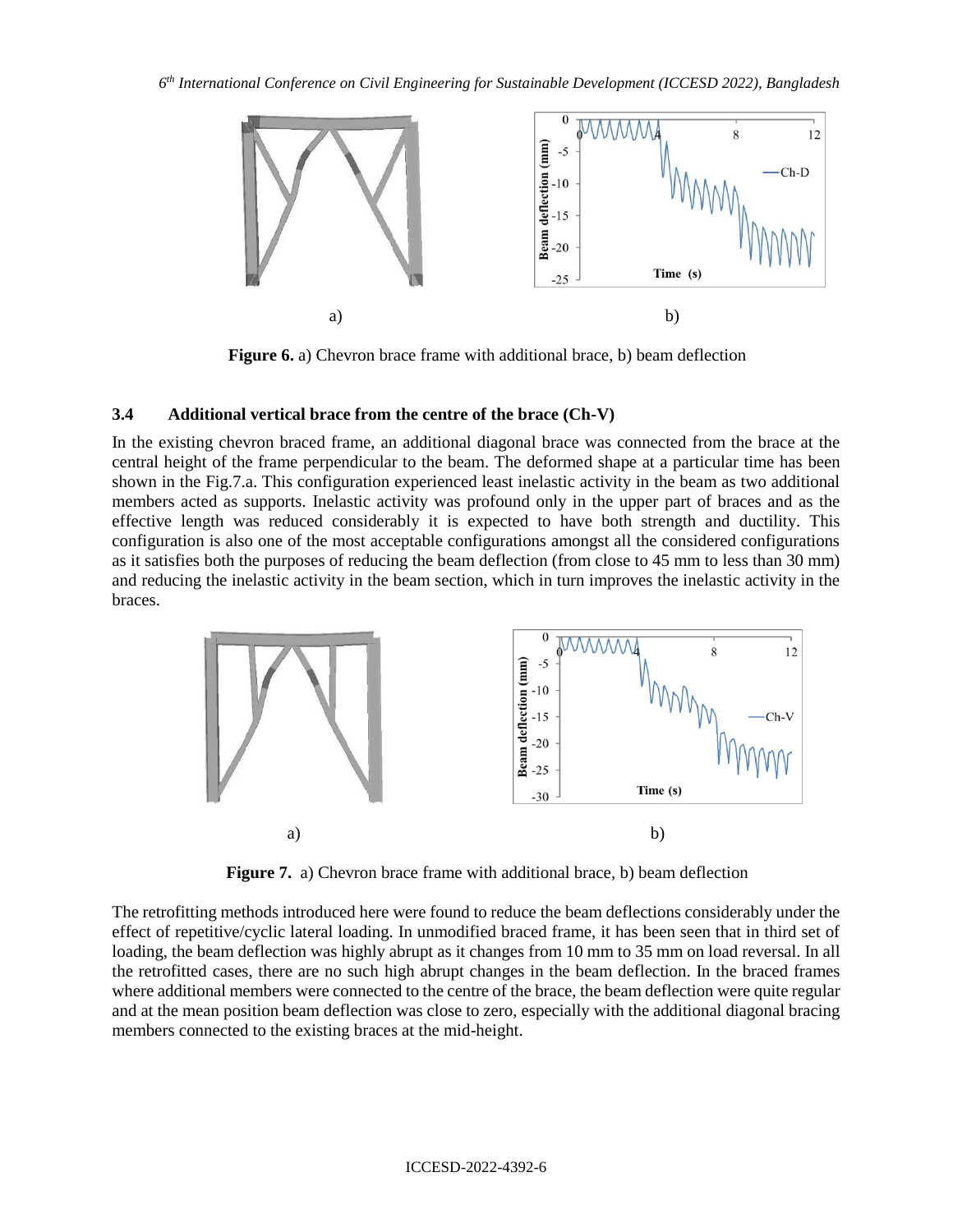### **3.5 Strength and Plastic dissipation**

It can be concluded from many research articles that the reduction in beam deflection can result into an improved behaviour of the concentrically braced frames under cyclic/seismic loading. To do so, they had suggested providing a stronger beam. Also, as per the seismic provisions (AISC (2016), JSCE (2009), IS (2007)), to design a new SCBF (special concentrically braced frames), stronger beams have been recommended. But in the existing old/conventionally constructed braced frames, replacement of beams with stronger beams (SCBF based design) in multi-storied buildings can cause serious disruption (complete vacation) to the occupants, would require intensive structural intervention, heavy equipment/machines and very skilled workers. Over that, replacing the braces with stronger braces was not found to be a favourable solution as it was found to cause structural problems in other members and make the structural behaviour of frame more uncertain and less ductile (Wakabayashi et. al. 1977, Narayan and Pathak 2020). All these design and construction related constraints were satisfactorily overcome by very handy and economical strategies suggested here. Not only the behaviour under repeated loading was improved but the strength/resistance to the lateral load was also improved significantly. The critical loads (Pcr) under lateral/horizontal (H) and vertical loads (V) have been provided in the Table 2.

| <b>Table 2.</b> Critical load values of the considered braced frames |
|----------------------------------------------------------------------|
|----------------------------------------------------------------------|

| Specimen Configuration: Ch |             |      |      | $Ch-D90$ $Ch-D4h$ $Ch-D$ |      | $Ch-V$ |
|----------------------------|-------------|------|------|--------------------------|------|--------|
| $P_{cr}$                   | $H$ (in MN) | 1.02 | 1.43 | 1.60                     | 2.48 | 2.46   |
|                            | $V$ (in MN) | 10.6 | 10.8 | 10.8                     | 10 9 | 10.7   |

In the method suggested here, neither beam nor the braces were replaced. The effective length of braces was reduced by providing a node (connection between brace and additional diagonal). As an outcome, the beam deflection was significantly reduced (close to half of the initial deflection). The improvement in the structural behaviour can be well understood from the improvement in the plastic dissipation of the conventional frame, as shown in Fig.8.



**Figure 8.** Time history plot for the plastic dissipation in various configurations

Even-though all the selected configurations reduced the beam deflection significantly but for the bracing configurations where the addition members were connected at the centre of the existing brace, the plastic dissipation was close to 1.5 time that of the initial unmodified configuration. Compared to the critical load for the initial state, Ch, critical loads were also close to 2.5 times higher in the cases where the additional members were connected to the centre of the existing braces.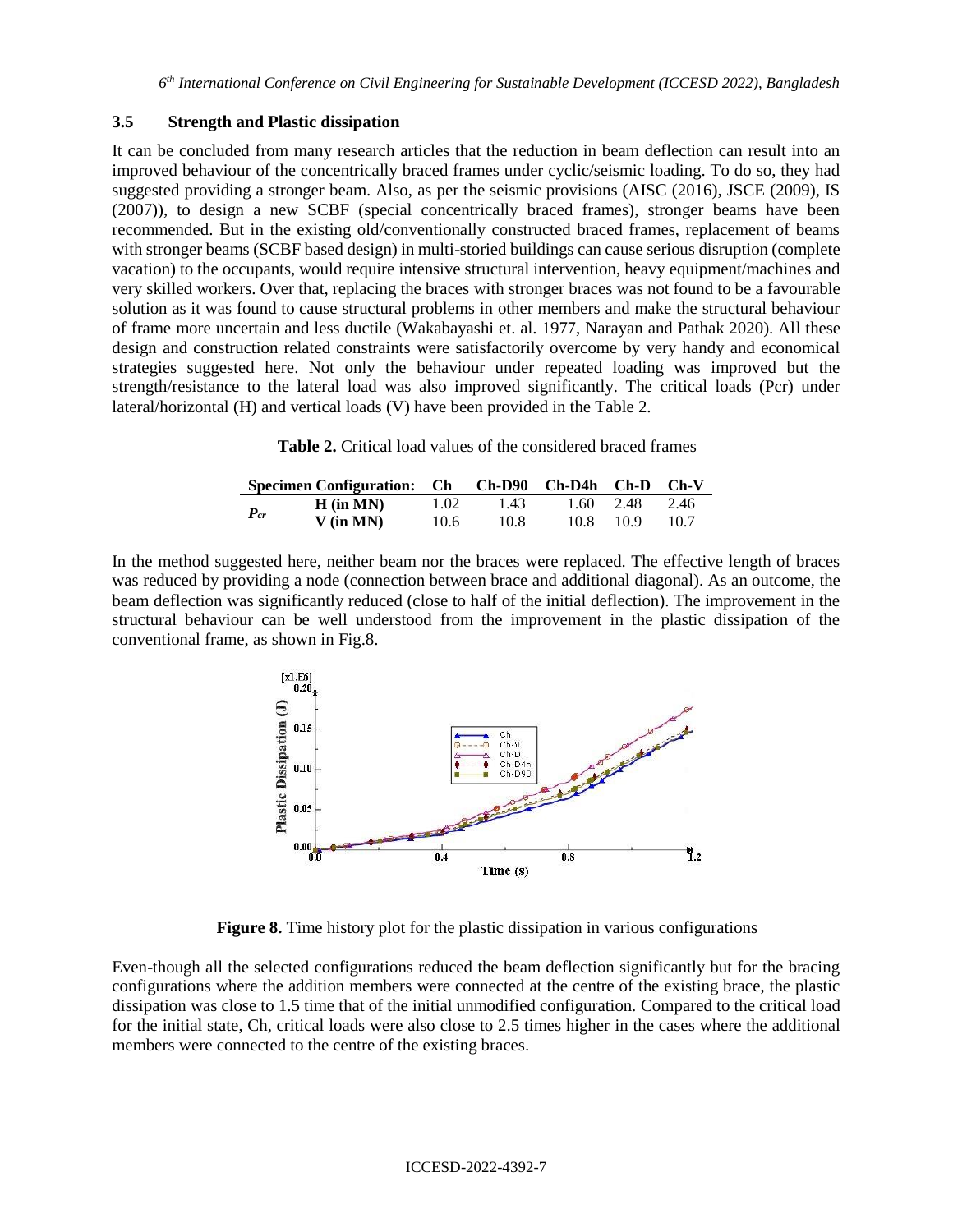# **4. CONCLUSION**

In the currently used SCBF provisions in the seismic codes, beams are made capable of overcoming the unbalanced forces and are made strong enough to avoid excessive deflection of the beams. Whereas, the old designed chevron braced frames faces various problems after the buckling of a compression brace (causing unbalanced forces on the beam which in turn results in the excessive deflection of the beam). An attempt to control the deflection of the beams in such old braced frames under cyclic loading was made in the present article. All the configurations analysed here were able to solve the purpose of reducing the beam deflection. It was found that the members connected at the centre of the brace both diagonal and vertical worked better, as the inelastic activity in the beam was considerably reduced (helped braces to work effectively) in comparison to the desired inelastic activity (plastic/energy dissipation)in the braces. The plastic dissipation was close to 1.5 higher than that in the initial state and the lateral load resistance (recognised here as critical load) was improved close to 2.5 times the initial state. These outcomes (deflection, critical load and plastic dissipation) clearly indicate that the overall structural behaviour (both ductility-wise and strength-wise) of the concentric Chevron braced frame was significantly improved. The retrofitting methods suggested here didn't require any replacement to avoid disruption to occupants and to avoid extensive structural intervention.

# **REFERENCES**

- AISC, *Seismic Provisions for Structural Steel Buildings*, (American Institute of Steel Construction, Chicago, ANSI/AISC 341-16, 2016).
- Dassault Systemes, *Abaqus/ CAE 6.14 User's Guide*, (Simulia Corp., USA, 2014).
- D.A. Foutch, S.C. Goel, and C.W. Roeder, "Seismic testing of Full-Scale Steel Building Part I," J.Struct.Eng., 113(11), (1987).
- IS:800, *General Construction in Steel - Code of Practice*, (Indian Standard, New Delhi, 2007).
- JSCE (First edition 2007), *Standard Specifications for Steel and Composite Structures* (Japan Society of Civil Engineers, Tokyo, 2009).
- A. Kanyilmaz, "Role of compression diagonals in concentrically braced frames in moderate seismicity: A full scale experimental study," J. Constr. Steel Res., 133, 1-18 (2017).
- I.H.P. Mamaghani, "Stability Evaluation of Steel Braced Frames under Inelastic Cyclic Loading," Proc. of Resilient Structure and Sustainable Construction (2017).
- Narayan., K.K. Pathak, "Buckling Analysis of braced frames under axial and lateral loadings: The Effect of Bracing Location on Frame Configuration," in *Lecture Notes in Civil Engineering*, (Springer Singapore, 81, 2020), pp. 317-334.
- Narayan. and K. K., Pathak. "Numerical Analysis of Multi-Level Eccentric Chevron Braced Frame for Improved Inelastic Behaviour." Prac. Periodical on Structural Design and Constr. (ASCE), 27 (1), 1-8 (2022). Doi: 10.1061/(ASCE)SC.1943-5576.0000647.
- Narayan. and K. K., Pathak. "Numerical Experimentation for the Upgrade of Old Designed Eccentrically Braced Frame." Prac. Periodical on Structural Design and Constr. (ASCE), 26 (4), 1-7 (2021). Doi: 10.1061/(ASCE)SC.1943-5576.0000619.
- Narayan., A. Sharma, K.K. Pathak, "Buckling Analysis of Space Frames using Experimental and Numerical Techniques," Journal of Structural Engineering, CSIR-SERC, India, 47(3), 227-232 (2020).
- E.P. Popov, "Recent research on eccentrically braced frames," Eng. Struct., 5, 3-9 (1983).
- E.P. Popov, K. Kasai, M.D. Engelhardt, *Advances in Design of Eccentric Braced Frames*, (Bulletin of the Newzeland National Society for Earthquake Engineering, 20 (1), 1987), pp. 22-29.
- D.C. Rai, S.C. Goel, "Seismic Evaluation and Upgrading of Chevron Braced frames," Journal of Construction Steel Research, 59, 971-994 (2003).
- N. Robert, and R. Trembley, "Seismic design and Behaviour of Chevron Steel Braced Frames," (12<sup>th</sup> World Conference on Earthquake Engineering, 2000).